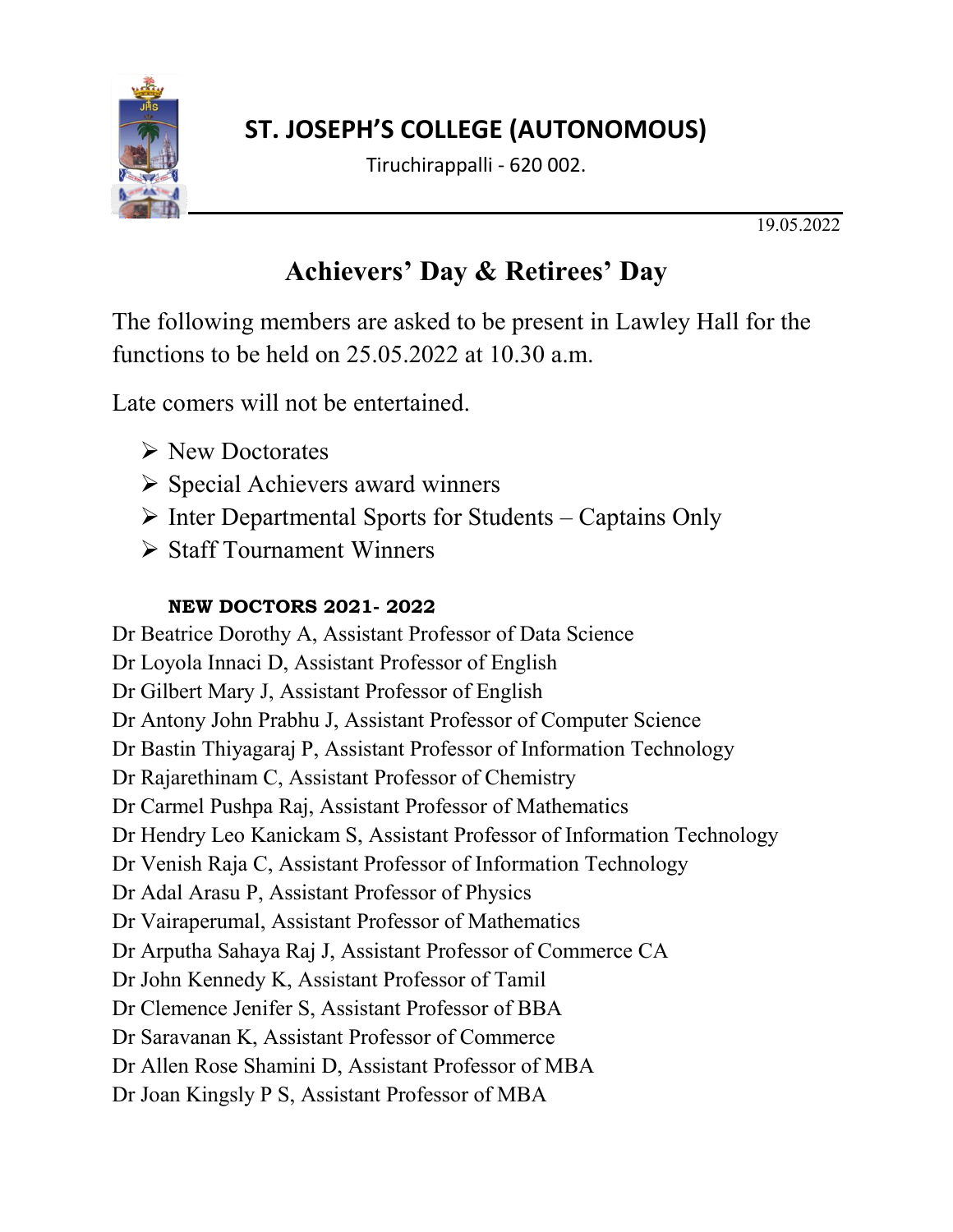# **Special Awards Contribution in Fine Arts**

| S.no | <b>Students Name</b> | Regd.no  |
|------|----------------------|----------|
|      | Maria Varsha T       | 20PHR123 |
|      | Prabhu T             | 20UTA111 |
|      | Roman Joseph B       | 20UTA148 |
|      | Madhumitha S         | 21UTA107 |
|      | Frank Antony Vimal S | 21PCS922 |
|      | Ajay James           | 20USS124 |

# **SHEPHERD Special Awards**

| S.no | <b>Students Name</b> | Regd.no  |
|------|----------------------|----------|
| 1.   | Karthikeyan P        | 19UMA548 |
| 2.   | Irin Melody A        | 19UBO128 |
| 3.   | Chandru. K           | 19UPH637 |
| 4.   | Gokula Kannan M      | 19UEN674 |
| 5.   | Felicks J            | 20PCH817 |
| 6.   | Stanleydhinakar M    | 20PPH129 |
| 7.   | Andrew D.V           | 20PEN113 |

## **Best Volunteer in SHEPHERD Programme**

| S <sub>n0</sub> | <b>Students Name</b> | Regd.no  |
|-----------------|----------------------|----------|
|                 | Guna A               | 19UMA548 |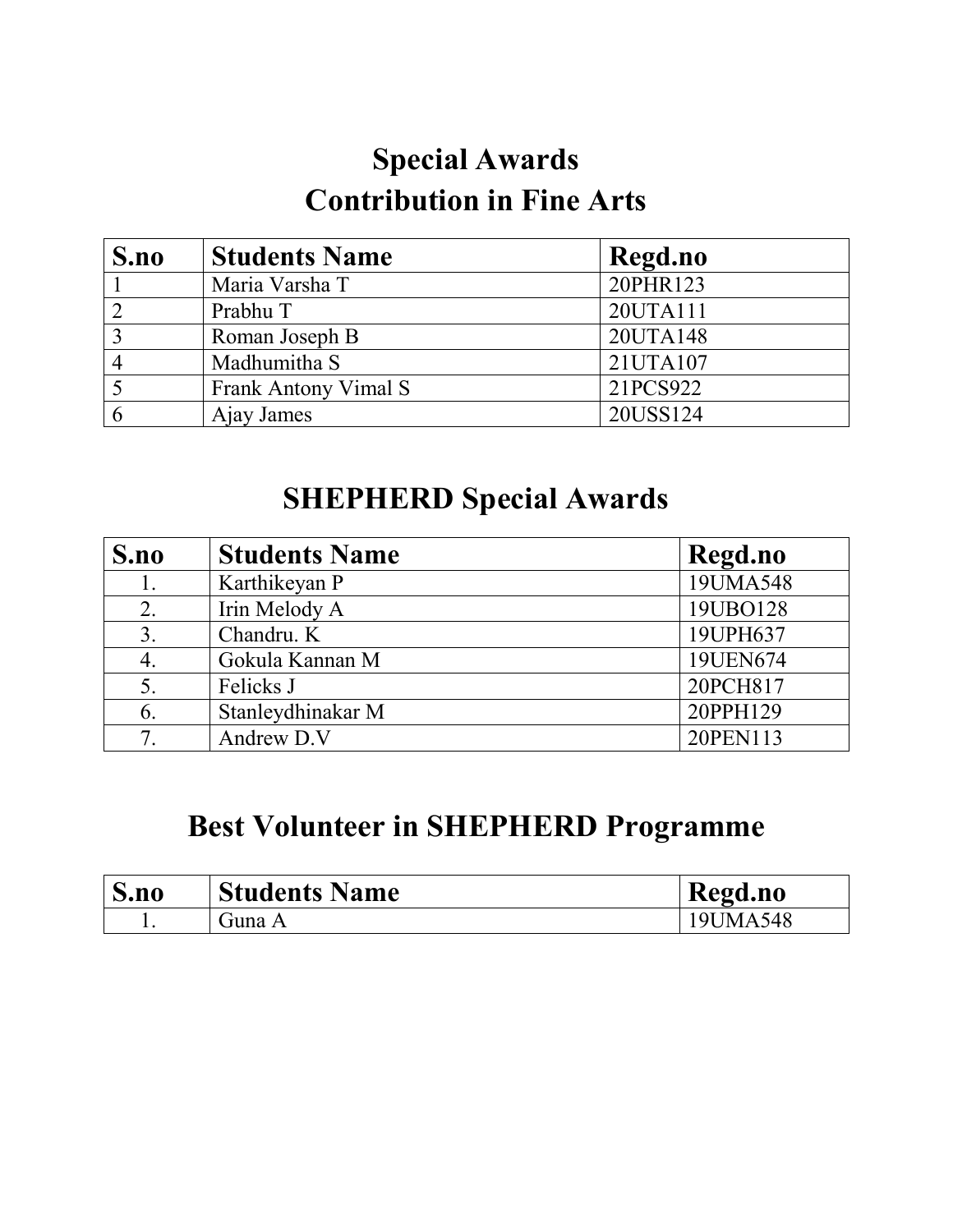# **Special Awards Sports & Games**

| S.no             | <b>Students Name</b>   | <b>Discipline</b>     | Regd.no  |
|------------------|------------------------|-----------------------|----------|
| 1.               | R.K. Gokula Kannan     | <b>HANDBALL</b>       | 19UEC143 |
| 2.               | S. Vijaya Ram          | <b>HANDBALL</b>       | 19UEC144 |
| $\overline{3}$ . | P. Subash Chandra Bose | <b>HANDBALL</b>       | 19UEC140 |
| $\overline{4}$ . | G. Gokul               | <b>BASKETBALL</b>     | 21PHR133 |
| 5.               | T. Yuvaraj             | <b>BASKETBALL</b>     | 21PHR132 |
| 6.               | S. Navin Charles       | <b>BASKETBALL</b>     | 20PHR119 |
| 7.               | P. Kathireswaran       | <b>BALL BADMINTON</b> | 19UCH248 |
| 8.               | N.Siva Sankar          | <b>BALL BADMINTON</b> | 19UCS669 |
| 9.               | O.Lakshmanan           | <b>BALL BADMINTON</b> | 19UCH247 |
| 10.              | K. Arun Kumar          | <b>BALL BADMINTON</b> | 19UBC561 |
| 11               | K. Raman               | <b>CROSS COUNTRY</b>  | 19UCS156 |
| 12.              | R.Arul                 | <b>ATHLETICS</b>      | 19UEC138 |
| 13.              | S.Rahul Blaji          | <b>ATHLETICS</b>      | 20UHS152 |
| 14.              | S.K.Kaven              | <b>ATHLETICS</b>      | 19UBU563 |
| 15.              | A. Paul Abrahaam       | <b>FOOTBALL</b>       | 19UCO678 |
| 16.              | S.Sundesrasan          | <b>FOOTBALL</b>       | 21UBU672 |
| 17.              | R. Vasanth             | <b>FOOTBALL</b>       | 20UCO718 |
| 18.              | G. Suresh              | <b>FOOTBALL</b>       | 20UHS157 |
| 19.              | S. Kalidass            | <b>FOOTBALL</b>       | 20UHS163 |
| 20.              | M.Ramanan              | <b>CHESS</b>          | 19UST166 |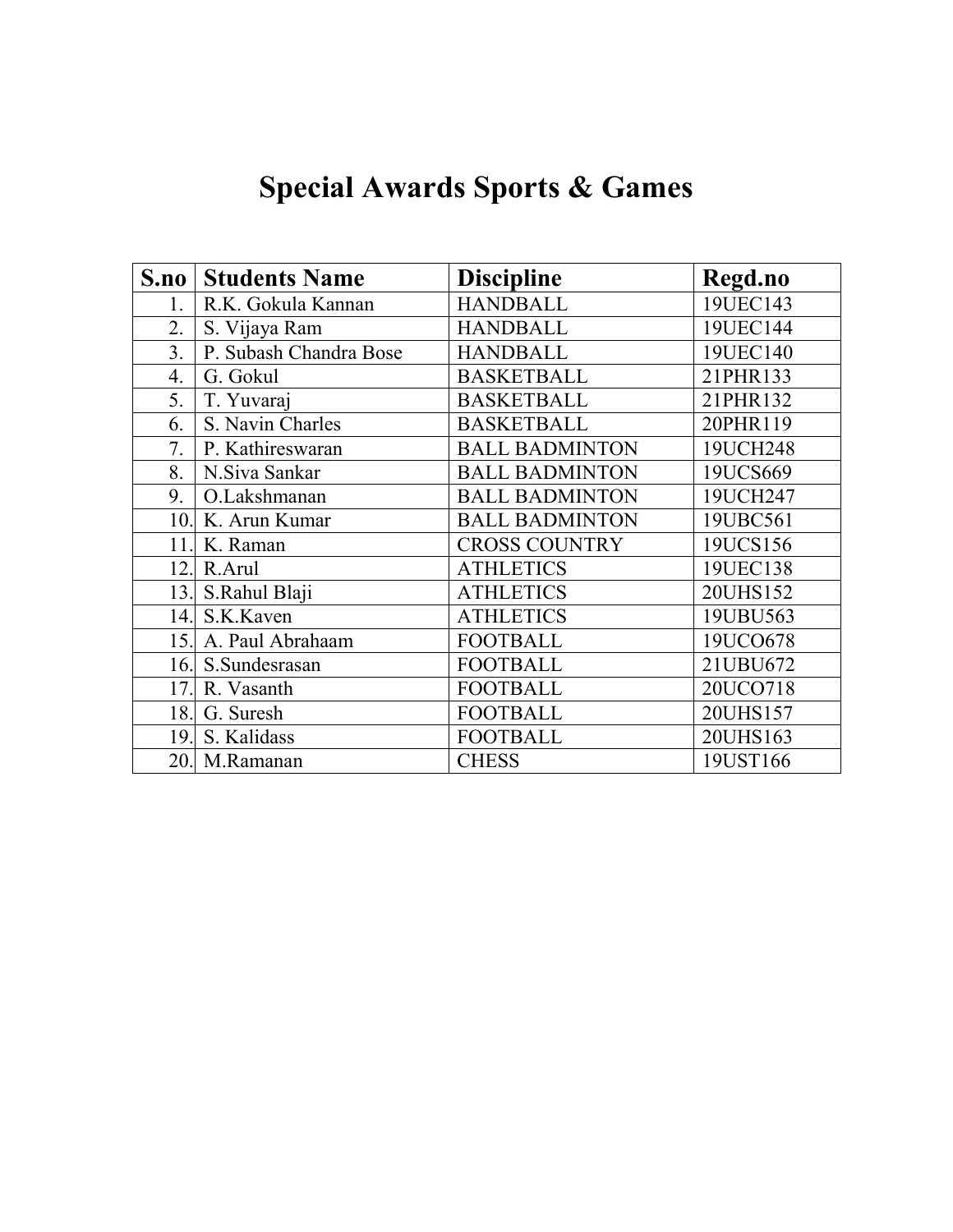## **Best Awards NCC Armoured Sqn.Programme**

| S.no           | <b>Students Name</b>  | Regd.no  | Category             |
|----------------|-----------------------|----------|----------------------|
|                | CUO J. Jerry Melvin   | 19UEN105 | <b>MRDC</b>          |
| 2 <sup>1</sup> | CPL. A. Anto Arunald  | 19UCO260 | Best Firer in Trichy |
|                | CDT. T. Kishore Kumar | 20UPH140 | <b>GRP TRG-1 IGC</b> |
|                | CDT. S. Karthick      | 20UMA155 | <b>BLC</b>           |

# **Best Awards NCC Infantry Programme**

| S.no             | <b>Students Name</b> | Regd.no  | Category                               |
|------------------|----------------------|----------|----------------------------------------|
|                  | CUO S. Kabilan       | 19UEN611 | Selected on over all contigent of      |
|                  |                      |          | "RAJPATH"                              |
| 2.               | CSM. B. Dinesh       | 19UEC123 | Attended Sivaji trail camp at Kolahpur |
| 3.               | SGT. S. Pravin       | 19USS119 | Attended Sivaji trail camp at Kolahpur |
| $\overline{4}$ . | SGT. R. Srinath      | 19UCS657 | Worked with Trichy Police on Corona    |
|                  |                      |          | Pandemic. Attended Sivaji trail camp   |
|                  |                      |          | at Kolahpur.                           |
| 5.               | CPL. R. Raghupathi   | 19UTA174 | Worked with Trichy Police on Corona    |
|                  |                      |          | Pandemic                               |

# **Best Awards NCC Air Wing Programme**

| S.no | <b>Students Name</b>        | Regd.no  |
|------|-----------------------------|----------|
|      | Maria Jubert V              | 19UPH152 |
|      | Anbu R                      | 19UBO139 |
|      | <b>Clement Earnest Bose</b> | 19UPH113 |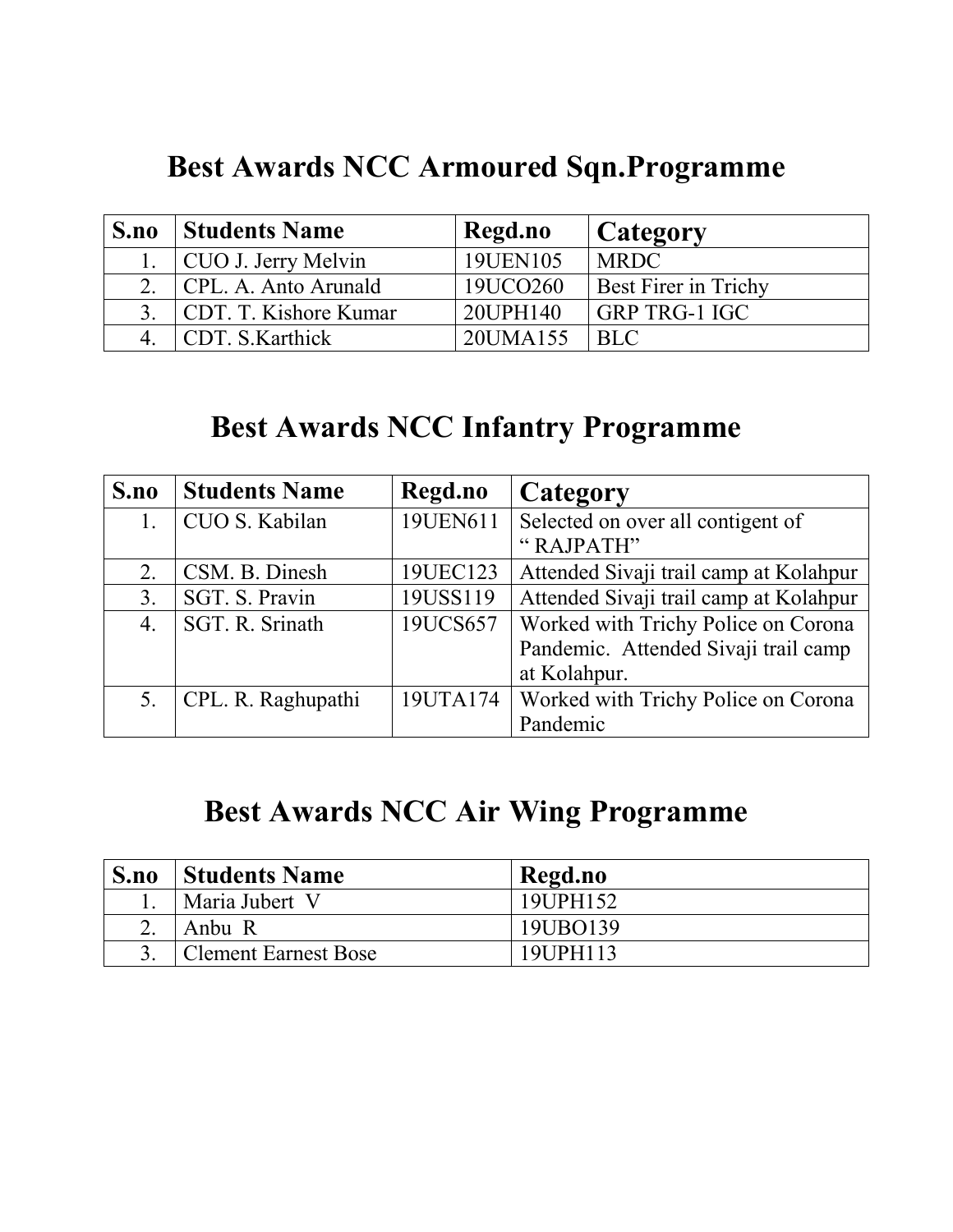# **Best Awards NCC Navy Programme**

| S.no           | <b>Students Name</b>     | Regd.no  | Category                               |
|----------------|--------------------------|----------|----------------------------------------|
| 1.             | Cadet Captain-Krishna. A | 19UCO637 | Best Performer in advance leadership   |
|                |                          |          | camp (2021). Held in Coimbatore $\&$   |
|                |                          |          | best CADET in 5 (TN) Naval unit.       |
| 2.             | Leading CADET - Maria    | 19UTA110 | Best puller & Best Coxswain in ocean   |
|                | Donis A                  |          | sailing expedition (2021) from         |
|                |                          |          | Puducherry to karikal & best performer |
|                |                          |          | ni boat pulling camp held in Chennai.  |
| 3 <sub>1</sub> | Leading CADET –          | 19UBC516 | Best Performer in Sking camp held in   |
|                | Arockia Sukinrajan       |          | Jammu & Kashmir (2022). He is one of   |
|                |                          |          | the person to represent Tamilnadu,     |
|                |                          |          | Puducherry & Andaman Nicobar           |
|                |                          |          | directorate.                           |

#### **Thiru R. Maria Chellapandy Endowment Cash Award: Best NSS Volunteer**

| S.no | <b>Students Name</b> | Regd.no  |
|------|----------------------|----------|
|      | $D$ the $L$          | 19UCH206 |

#### **NSS Special Awards:**

| S.no | <b>Students Name</b> | Regd.no  |
|------|----------------------|----------|
|      | Joe Jenish J         | 19UMA226 |
| 2.   | Malai Kaviyarasan A  | 19UPH154 |
| 3.   | Prasanna Balaji R    | 19UEL506 |
| 4.   | Nithish Kumar A      | 19UEN574 |
|      | Abinisha J           | 19UMA531 |